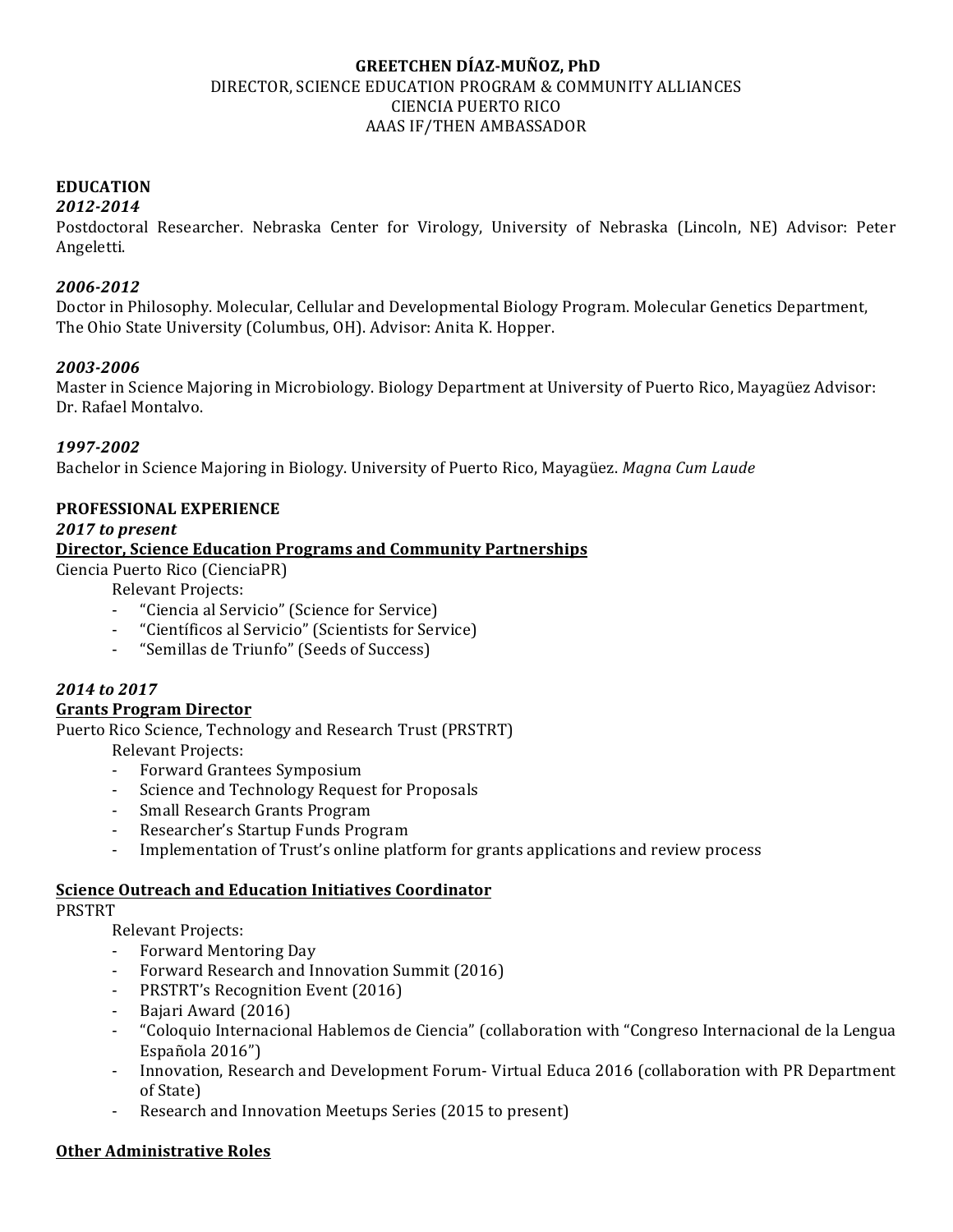#### PRSTRT

Development and Implementation of PRSTRT's Strategic Plan

## *March 2006 to July 2006*

### **Technical Assistant**

Chemical Engineering Department-Biotechnology Laboratory University of Puerto Rico, Mayagüez Campus PI: Dr. Lorenzo Saliceti. Technical work and supervision of undergraduate/graduated students

### **TEACHING AND STEM EDUCATION**

### **Experience and Training**

### *K-12*

*2019* 

Project manager for PR team, STEM Education Summit: Building a coalition for Attracting and Retaining a Diverse STEM Teaching Workforce

### 2019 to present

Program manager, "Científicos al Servicio"

### *2018 to present*

Program manager, "Ciencia al Servicio" and "Astronomía al Servicio"

### *2017 to present*

Co-PI, NSF RAPID: Evaluation of disaster-related science lesson plans to promote learning continuity after Hurricane Maria

### 2015 to present

Program manager, Seeds of Success: STEM Girls Ambassadors Program Ciencia Puerto Rico (CienciaPR)

CienciaPR Girls in science initiative. One-day STEM-leadership workshops for middle school female students to be celebrated during the 2015-16 academic year in Puerto Rico.

#### *2014*

Resident teacher and curriculum developer for High School Students at "Bosque Escuela la Olimpia" Ariel Massol Deyá (Forest School), Adjuntas, P.R.

### *College*

### *October 2013 to January 2014*

American Society for Microbiology Science Teaching Fellows Program The program aims to prepare doctoral-trained students for science teaching positions

### September 2011 to December 2011

Teaching Assistant Molecular Genetics Department, The Ohio State University Course: General Genetics 

### *January 2003 to May 2006*

Teaching Assistant Biology Department, University of Puerto Rico, Mayagüez Courses: Cell Physiology Laboratory, Immunology Laboratory and Eukaryotic Molecular Genetics Laboratory

### **Expertise**

Molecular biology, General microbiology, Yeast biology, Fungi as model systems, Cell biology and Physiology, Microbiology, Cell & Molecular microbiology, Membrane transport, Mycology, Medical microbiology & mycology,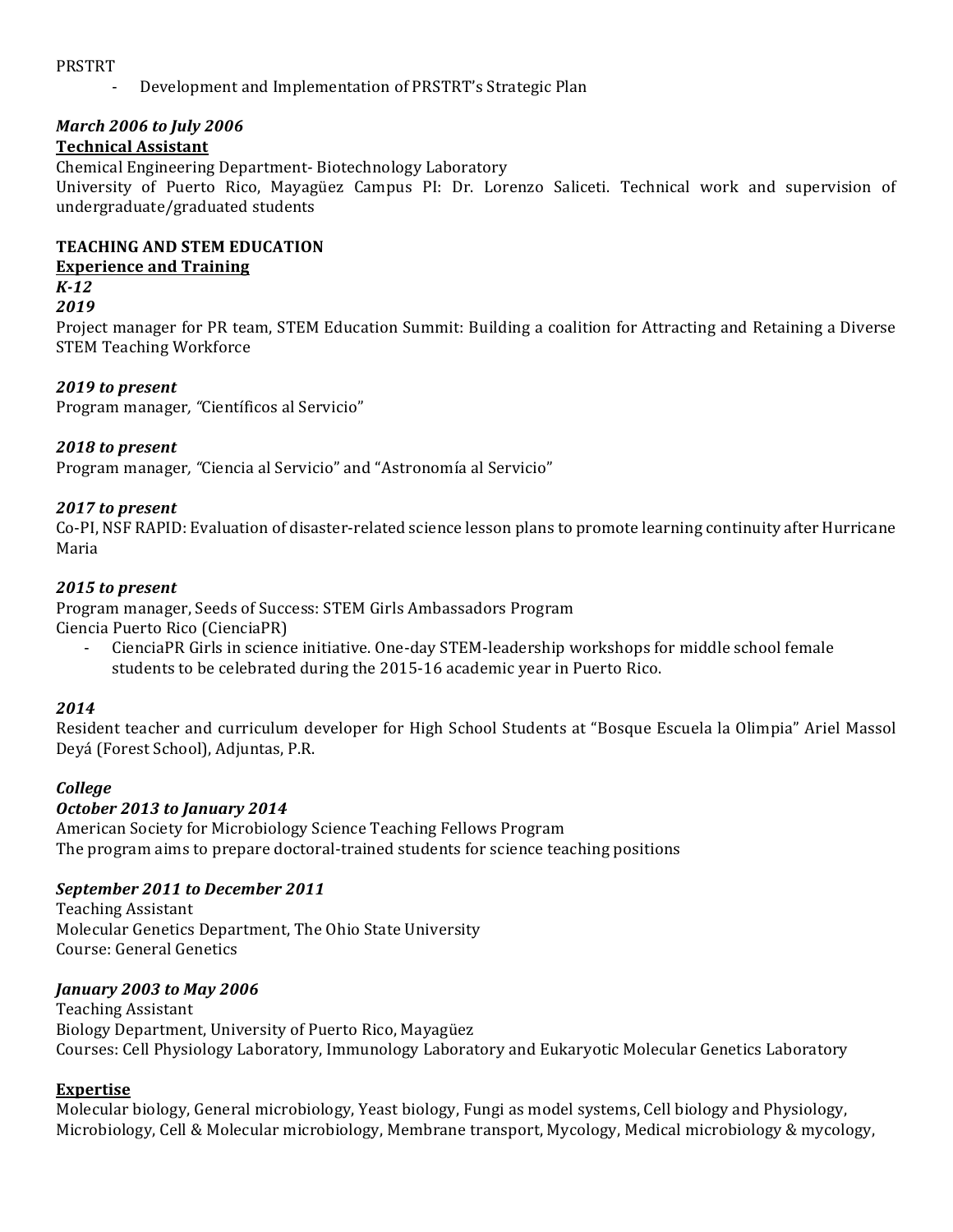Fungal Physiology, Biology of extremophiles, Biotechnology, Gene regulation, Microscopy, General biology, Science communication and non-formal education, Critical thinking & the Scientific Method.

### **STUDENT MENTORING**

# **<u>Supervised Undergraduate and Graduate Students</u>**

- Victoria Bonano (Yale University intern- CienciaPR Education)
- Cristina Hernández (High school student Intern- CienciaPR Education)
- Patricia Torres (University of Puerto Rico, Intern- CienciaPR Education)
- Darcy Acevedo (University of Puerto Rico, Intern- CienciaPR Education)
- PaolaMarxuach (University of Wisconsisn, Madison, Intern- CienciaPR Education)
- Yelemis de la Cruz (University of Puerto Rico, Intern- CienciaPR Education)
- Stephanie Gonzélez (University of Puerto Rico, Intern- CienciaPR Education)
- Génesis Rivera (Universidad del Este, Intern- CienciaPR Education)
- Karina Arroyo (University of Puerto Rico, Intern- CienciaPR Education)
- Kathyria Sánchez (University of Puerto Rico, Intern- CienciaPR Education)
- Yarelis Díaz (University of Puerto Rico, Intern- CienciaPR Education)
- Angely Cruz (University of Puerto Rico, Intern- CienciaPR Education)
- Krysian del Valle (Universidad del Este, Intern- PRSTRT Outreach)
- Diane Mankin (University of Puerto Rico, Intern- PRSTRT Outreach)
- Lauren Rivera (University of Puerto Rico, Intern- PRSTRT Grants Program)
- Grace Rendón (University of Puerto Rico, Intern- PRSTRT Grants Program)
- Stephanie Soto (University of Puerto Rico, Intern- PRSTRT Grants Program)
- Nicole Serrant (University of Puerto Rico, Intern- PRSTRT Grants Program)
- Kevin Oestmann (Biology Honor Student, University of Nebraska, Lincoln)
- Chrispin Chisanga (Graduate Student, University of Nebraska, Lincoln)
- Gina Wenner (Summer Student, The Ohio State University)
- Jessica Wagoner (Molecular Genetics Honor Student, The Ohio State University)
- Heiselle Márquez (Industrial Microbiology Student, University of Puerto Rico Mayagüez)
- Waleska Jimenez (Industrial Microbiology Student, University of Puerto Rico Mayagüez)
- Natasha Acevedo (Biology Student, University of Puerto Rico Mayagüez)
- Aned Burgos (Biology Graduate Student, University of Puerto Rico Mayagüez)

# **RESEARCH EXPERIENCE**

# **Postdoctoral Fellow**

# *December 2012 to June 2014*

"Yeast Genetic Screen to Determine Host Cellular Factors Required in HPV Replication and Maintenance" under the supervision of Dr. Peter Angeletti. Nebraska Center for Virology, University of Nebraska, Lincoln.

# **Graduate Research Assistant (PhD)**

# *January 2009 to August 2012*

"A Possible Link between the Spindle Pole Body and the Endoplasmic Reticulum" under the supervision of Dr. Anita K. Hopper. Department of Molecular Genetics, The Ohio State University.

# *June 2007 to July 2012*

"A Genomic Screen for Essential Genes Involved in INM Protein Targeting" under the supervision of Dr. Anita K. Hopper. Department of Molecular Genetics, The Ohio State University.

# *March 2007 to July 2012*

"Possible Role of the Spindle Pole Body Components in the Localization of Nuclear Membrane Proteins" under the supervision of Dr. Anita K. Hopper. Department of Molecular Genetics, The Ohio State University.

# *January 2007 to March 2007*

"Probing of protein-protein interactions by YFP-bimolecular fluorescence complementation (BiFC)" under the supervision of Dr. Hay-Oak Park. Department of Molecular Genetics, The Ohio State University.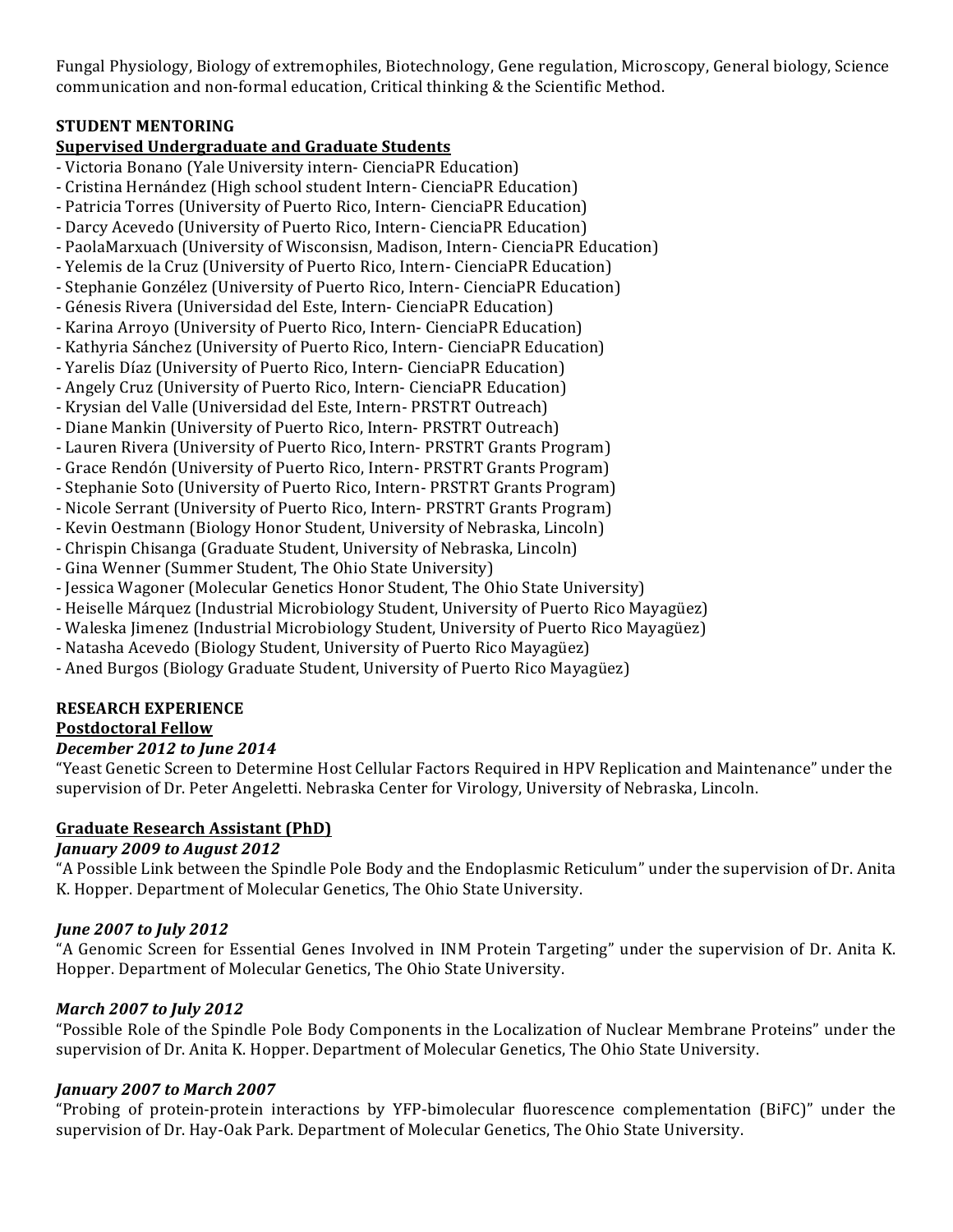### September 2006 to December 2006

"Putative Role for Histone Demethylases in Silencing at Yeast Telomeres and Mating Loci" under the supervision of Dr. Mark Parthun. Molecular and Cellular Biochemistry Department, The Ohio State University.

### **Graduate Research Assistant (Master)**

#### *August 2004*

"Filamentous Fungi from Thermal Waters of Coamo Puerto Rico" under the supervision of Dr. Rafael Montalvo. University of Puerto Rico, Mayagüez.

### *Summer 2003*

"Diversity of Filamentous Fungi from Dominican Republic Solar Salterns" under the supervision of Dr. Rafael Montalvo. University of Puerto Rico, Mayagüez.

### *January 2003*

"Isolation of Putative Plasmids from Halophilic Archaea from the Solar Saltern's waters of Cabo Rojo, Puerto Rico" Graduate Special Problem under the supervision of Dr. Rafael Montalvo. University of Puerto Rico, Mayagüez.

### *January 2003 to June 2006*

"Fungal Diversity Present at a Hypersaline Environment in Cabo Rojo, Puerto Rico Determined by Characterization of Isolates and Analysis of Environmental rRNA Genes Clones Libraries". M.S. Thesis under the supervision of Dr. Rafael Montalvo. University of Puerto Rico, Mayagüez.

### **Undergraduate Research**

### January 2001 to December 2002

"Isolation of Extremophilic Microorganisms from the Solar Salterns of Cabo Rojo, Puerto Rico" Special Problem under the supervision of Dr. Rafael Montalvo. University of Puerto Rico, Mayagüez Campus.

#### **PUBLICATIONS**

González-Espada, W; Díaz-Muñoz, G; Feliú-Mójer, Flores-Otero, J; Fortis-Santiago, Y; Guerrero-Medina, G.; Lopez, M; Colón-Ramos, DA; Fernández-Repollet, E. (2015) Assessing a Graduate School Science Recruitment Symposium. *Cuaderno de Investigación en la Educación.* 30:55-70. PMCID: PMC4708887

**Díaz-Muñoz, G.,** Harchar, T., Lai, TP., Shen, KF, and A. K. Hopper. Requirement of the Spindle Pole Body for Targeting/Tethering proteins to the Inner Nuclear Membrane. Nucleus  $2014$  [ul 3;  $5(4)$ ]

Guerrero-Medina G, Feliú-Mójer M, González-Espada W, Díaz-Muñoz G, López M, et al. (2013) Supporting Diversity in Science through Social Networking. PLoS Biol 11(12): e1001740

Díaz-Muñoz, G., and R. Montalvo-Rodríguez. 2005. Halophilic Black Yeast Hortaea werneckii in the Cabo Rojo Solar Salterns: Its First Record for this Extreme Environment in Puerto Rico. Caribb. J. Sci. 41: 360-365.

#### **PRESENTATIONS Seminars and Panels**

Díaz-Muñoz, G. CienciaPR: Transforming the STEM Pipeline in Puerto Rico. Louis Stokes Alliance for Minority Participation Program. Online Seminar. April 2020

Díaz-Muñoz, G. Panel: Women Leadership in Sciences. Industrial Women's Chapter Section: Stronger together at the 2018 Puerto Rico Manufacturer's Association Convention. Isla Verde. PR

Díaz-Muñoz, G. Panel: "Alcance Comunitario". "1er Congreso de NeuroBoricuas". University of Puerto Rico-Medical Sciences Campus. May 26th, 2018. San Juan, PR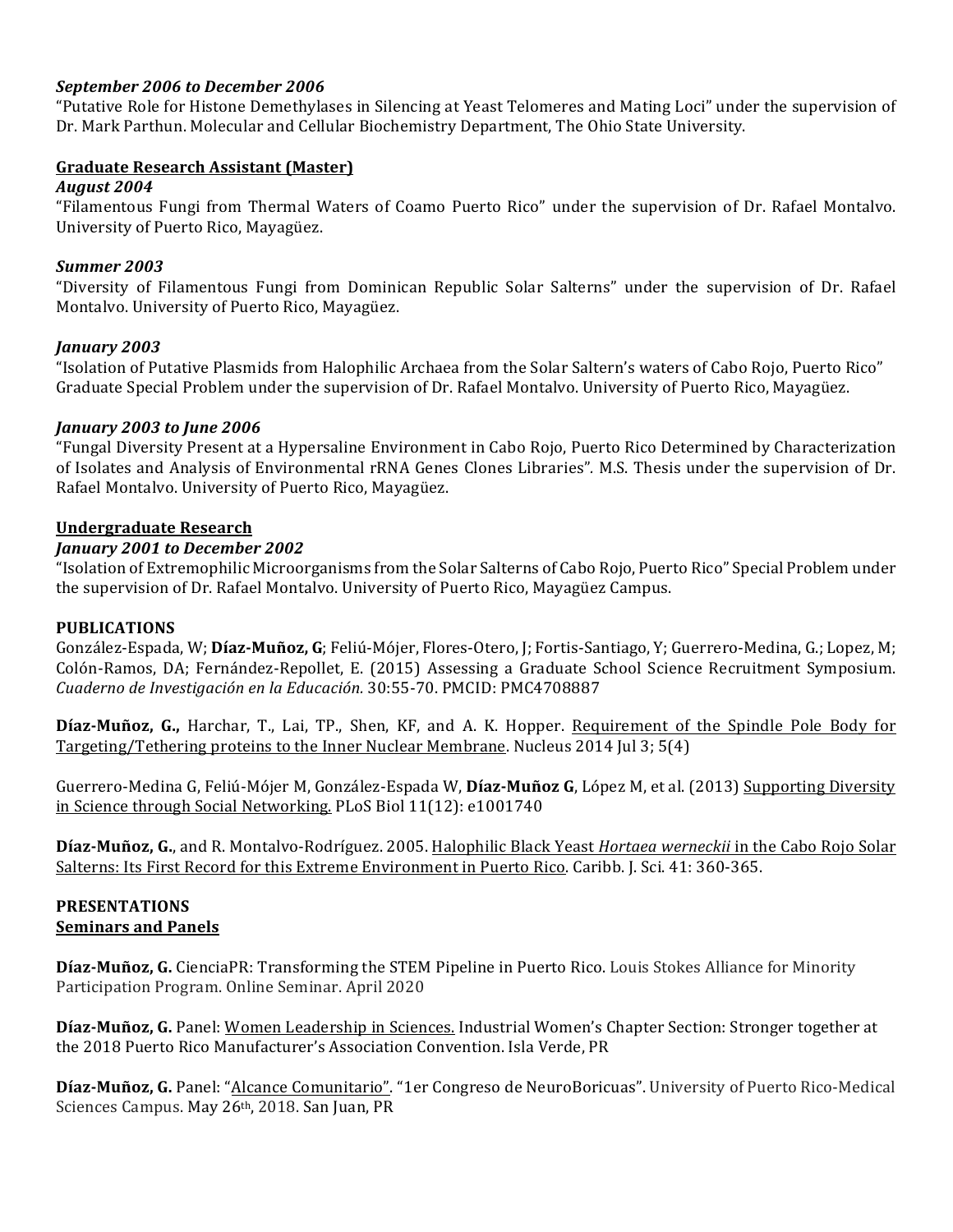Díaz-Muñoz, G. Panel: "Educación y Comunicación Científica de la Investigación Clínica-Traslacional: De la Academia a la Comunidad. University of Puerto Rico-Medical Sciences Campus. May 9<sup>th</sup>, 2018. San Juan, PR

**Díaz-Muñoz, G.** "Investigación, Ciencias y Negocios en Tecnología". Inprende College Program. August 31<sup>st</sup>, 2017. Universidad Politécnica de Puerto Rico.

Díaz-Muñoz, G. Panel: Stories of Successful Carrier Paths. April 29<sup>th</sup>, 2017. SMPR Industrial Microbiology Interdisciplinary and Innovation Chapter. Universidad Interamericana de Puerto Rico, Bayamón.

Díaz-Muñoz, G. Increasing the Innovation Capacity of Puerto Rico. Invited Seminar. March 21st, 2017. University of Puerto Rico, Mayagüez.

**Díaz-Muñoz, G**. Panel: Transcending boundaries for the benefit of science, Puerto Rico and the world. Forward Research & Innovation Summit. September 17<sup>th</sup>, 2016. San Juan, PR

Díaz-Muñoz, G. "Periodismo y Ciencia en Puerto Rico". Invited seminar at the Journalism Innovation course, University of Puerto Rico, Río Piedras. February 17<sup>th</sup>, 2016. San Juan, PR

Díaz-Muñoz, G. Panel: "Trayectoria professional": Después del PhD., ¿qué?" Invited by the Graduate Students Chemistry Association, University of Puerto Rico, Río Piedras. February 8<sup>th</sup>, 2016. San Juan. PR

**Díaz-Muñoz, G**. My favorite Model: Yeast as a Genetic Tool in Biomedical Research. Invited seminar at the Applied Microbiology course, University of Puerto Rico, Río Piedras. May  $7<sup>th</sup>$ , 2015. San Juan, PR

**Díaz-Muñoz, G**. Advancing your scientific career. Invited by the Office of Diversity and Inclusion, The OSU College of Art & Sciences, the Puerto Rican Student Association, and the OSU SACNAS Chapter. The Ohio State University. November 6<sup>th</sup>, 2014. Columbus, OH.

Díaz-Muñoz, G. and Peter Angeletti. "Yeast Genetic Screen to Determine Host Cellular Factors Required in HPV Replication and Maintenance" Presented at: The Nebraska Center for Virology Journal Club, and the FlySwat Virology Meeting, Nebraska City, NE (March 2014).

Díaz-Muñoz, G., Harchar, T., Lai, T., Boone, C. and A. K. Hopper. Analysis of Essential Yeast Proteins Reveals a New Mechanism for Inner Nuclear Membrane Targeting of Peripherally Associated Proteins. Seminar at: 2012 OSU Molecular Life Sciences Interdisciplinary Graduate Programs Symposium-OSU, at the OSU Cell Biology Group Meeting (May 2012), and as invited speaker at the University of Nebraska Lincoln (June 2012).

**Diaz-Muñoz G.** and A.K. Hopper. Protein Targeting to the Inner Nuclear Membrane: A Genome-wide Analysis. Invited to present at the Quantitative Imaging Methods Seminar Series at 2010 Yeast Genetics and Molecular Biology Meeting, British Columbia, Canada (July 2010).

Díaz-Muñoz, G. Protein Targeting to the Inner Nuclear Membrane: A Genetic analysis in *Saccharomyces cerevisiae.* Seminar at OSU Cell Biology Group Meeting (March 2009).

### **Posters**

Díaz-Muñoz, G. and Peter Angeletti. "Yeast Genetic Screen to Determine Host Cellular Factors Required in HPV Replication and Maintenance" Presented at: 114<sup>th</sup> American Society of Microbiology General Meeting, Boston, MA in May 2014.

Díaz-Muñoz, G. and Peter Angeletti. "Yeast Genetic Screen to Determine Host Cellular Factors Required in HPV Replication and Maintenance" Presented at: FlySwat Virology Meeting, Nebraska City, NE in March 2013 and Virology Symposium at University of Nebraska Lincoln, in October 2013.

Díaz-Muñoz, G., Harchar, T., Boone, C. and A. K. Hopper. A possible role of the Spindle Pole Body in Protein Targeting to the Inner Nuclear Membrane. Presented at: 2011 OSU Molecular Life Sciences Interdisciplinary Graduate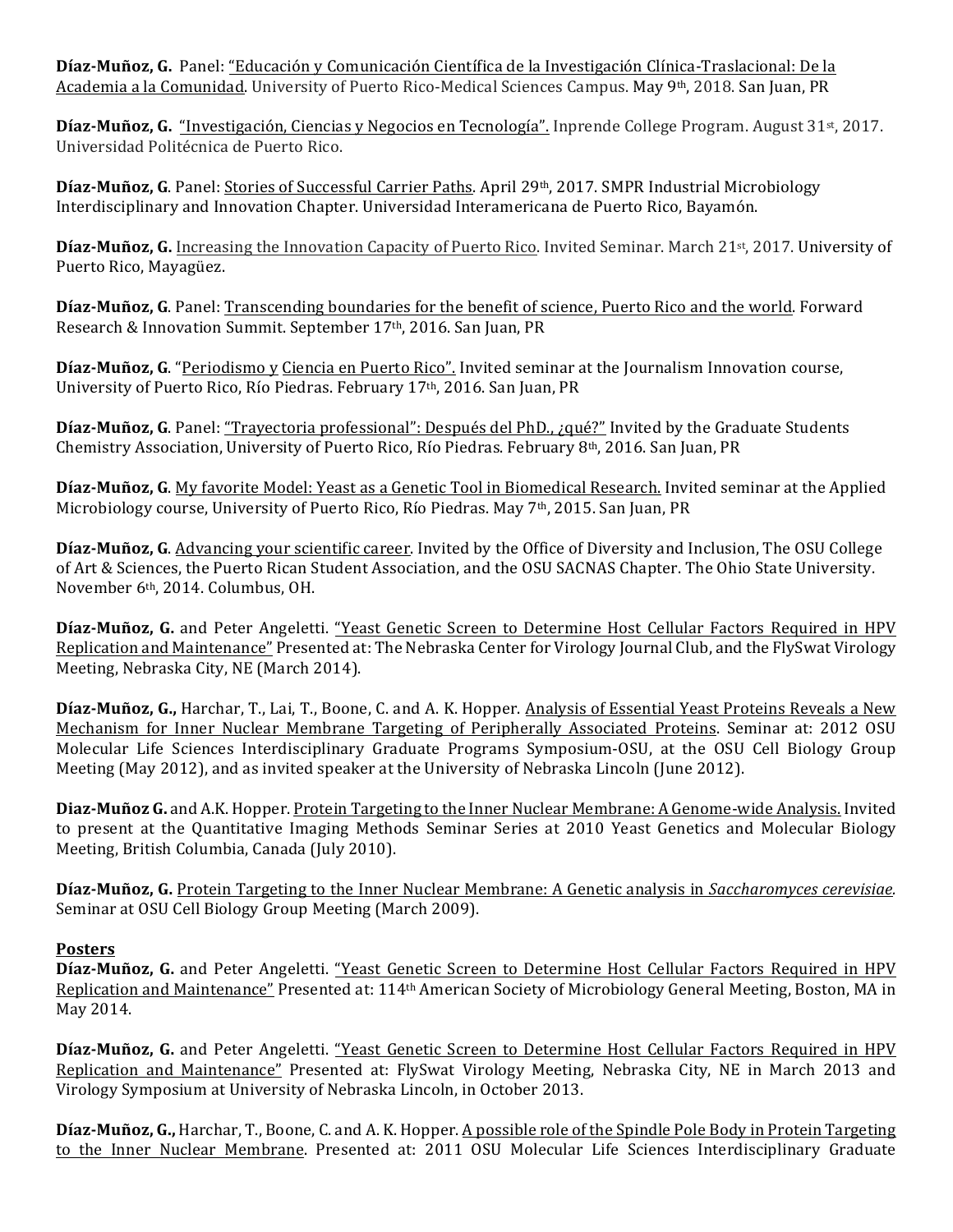Programs Symposium-OSU Columbus, OH in May 2011 and the 112<sup>th</sup> American Society of Microbiology General Meeting, San Francisco, CA in June 2012.

**Diaz-Muñoz,** Charlie Boone and A.K. Hopper. A Possible Link between the Yeast Spindle Pole Body and the Endoplasmic Reticulum. Presented at: 2010 Yeast Genetics and Molecular Biology Meeting, British Columbia, Canada in July 2010.

**Díaz-Muñoz, G., Harchar, T., Boone, C. and A. K. Hopper. Protein Targeting to the Inner Nuclear Membrane in** *Saccharomyces cerevisiae*: Role of the Spindle Pole Body. Presented at: 2010 OSU Molecular Life Sciences Interdisciplinary Graduate Programs Symposium-OSU Columbus, OH in May 2010 and 2010 Yeast Genetics and Molecular Biology Meeting, British Columbia, Canada in July 2010.

Díaz-Muñoz, G., Harchar, T., Boone, C. and A. K. Hopper. Protein Targeting to the Inner Nuclear Membrane: A Genetic analysis in *Saccharomyces cerevisiae*. Presented at: 2009 OSU Molecular Life Sciences Interdisciplinary Graduate Programs Symposium in May, 2009 and invited for presentation at The International Meeting on Nuclear Trafficking-Alberta, Canada in August 2009.

Díaz-Muñoz, G., Harchar, T., Boone, C. and A. K. Hopper. <u>Inner Nuclear Membrane Targeting: Possible Role of the</u> Spindle Pole Body Components in *S. cerevisiae.* Presented at: Meeting on Dynamic Organization of Nuclear Function-Cold Spring Harbor Laboratory, NY in September, 2008.

Wagoner, J., Díaz-Muñoz, G., and A. K. Hopper. Protein Targeting to the Inner Nuclear Membrane: Possible Roles of the Spindle Pole Body Components, and the ER protein Ice2. Presented at: Denman Undergraduate Research Forum-OSU, Columbus, OH in May, 2008.

**Díaz-Muñoz, G.,** H. Márquez-Reyes, W. Jimenez-Galarza and R. Montalvo-Rodríguez. Diversity of Ascomycetes at the Salt Pans of Puerto Rico Determined by Phylogenetic Analysis of Environmental 18S rRNA Gene Clones Libraries. Presented at: 106<sup>th</sup> American Society for Microbiology General Meeting-Orlando, FL in May 2006.

**Díaz-Muñoz, G.**, and R. Montalvo-Rodríguez. Determination of the Fungal Diversity present at a Hypersaline Environment in Cabo Rojo by Phylogenetic Analysis of Isolates and Environmental rRNA Genes Clone Libraries. Presented at: International Congress of Mycology -San Francisco, CA in July 2005.

Díaz-Muñoz, G., and R. Montalvo-Rodríguez. The Ocurrence of Halophilic Black Yeast Hortaea werneckii in the Cabo Rojo Solar Salterns. Presented at: VII Mycology Symposium - UPR Mayagüez in April 2005.

Díaz-Muñoz, G., and R. Montalvo-Rodríguez. Fungal Diversity present at the Solar Salterns of Cabo Rojo, Puerto Rico determined by Internal Transcribed Spacers (ITS) Regions of rRNA Genes Clones Libraries. Presented at: VIII Sigma Xi Poster Day- UPR Mayagüez in April 2005 and 5<sup>th</sup> International Conference on Extremophiles-Maryland, USA in September 2004.

Díaz-Muñoz, G., and R. Montalvo-Rodríguez. Taxonomical Studies of Fungi Isolated from a Hypersaline Environment in Cabo Rojo, Puerto Rico. Presented at: The External Advisory Board Meeting of NASA-PRSGC at UPR Río Piedras in February 2005 and the 104<sup>th</sup> American Society for Microbiology General Meeting-New Orleans, LA in May 2004.

Díaz-Muñoz, G., and R. Montalvo-Rodríguez. Characterization of Filamentous Fungi from The Solar Salterns of Cabo Rojo, Puerto Rico. Presented at: First Caribbean Biotechnology Congress at Mayagüez, Puerto Rico in April 2003 and VIII Sigma Xi Poster Day- UPR Mayagüez in November 2002.

**Díaz-Muñoz, G.**, and R. Montalvo-Rodríguez. Isolation and Characterization of Halophilic Filamentous Fungi from the Solar Salterns of Cabo Rojo, Puerto Rico. Presented at: VII Sigma Xi Poster Day - UPR Mayagüez in April 2002 and Industrial Advisory Board Meeting - UPR Mayagüez in February 2002.

#### **REVIEWER**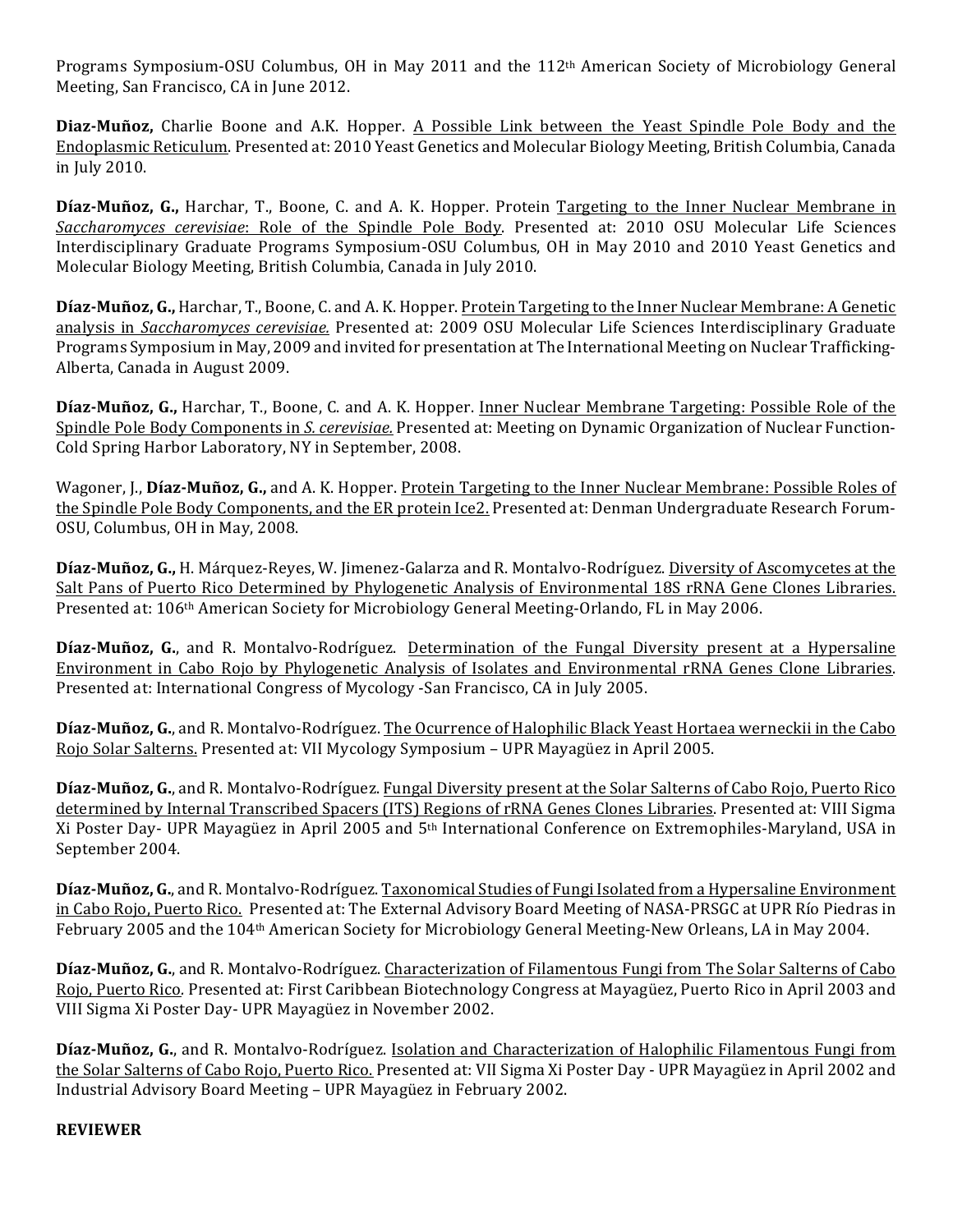Public Health-Related Research and Telemedicine Projects RFP. Call for applications. Puerto Rico Public Health Trust. (2020)

Post-Hurricane Maria Aid for Researchers Grant Program- call for applications. Puerto Rico Science, Technology and Research Trust, AAAS and Ciencia Puerto Rico (2017)

Letters of Intent for Science and Technology Grant-RFP call for proposals. Puerto Rico Science, Technology and Research Trust (2014)

Journal of Undergraduate Research (JOUST)

### **AWARDS, RECOGNITIONS AND FELLOWSHIPS**

### *2019*

AAAS IF/THEN Ambassadorship 

### *2017*

Motion of congratulation- Government of Puerto Rico Senate

### *2014*

ASM General Meeting Minority Travel Grant

2014 Distinguished Alumni- CROEM (high school)

#### *2013*

Annual Biomedical Research Conference for Minority Students Judge Subsidy Award

2013-2014 American Society for Microbiology Science Teaching Fellows Program

SACNAS National Conference Postdoctoral Travel Scholarship

#### *2012*

NIH Kirschstein NRSA Postdoctoral Training Fellowship (T32). Nebraska Center for Virology, UNL

112<sup>th</sup> American Society of Microbiology General Meeting Student Travel Award

Poster presentation honored in the category of Outstanding Student Poster Presentation at the 112<sup>th</sup> American Society of Microbiology General Meeting, San Francisco, CA

1st Place Seminar Presentation 2012 OSU Molecular Life Sciences Interdisciplinary Graduate Programs Symposium-OSU Columbus, OH

#### *2011*

**Best Poster Presentation** 2011 OSU Molecular Life Sciences Interdisciplinary Graduate Programs Symposium-OSU Columbus, OH

Alternate and Honorable mention: Ford Foundation Dissertation Fellowship (The National Academies)

### *2010*

Honorable mention: ASM Robert D. Watkins Graduate Research Fellowship

#### *2007 to 2010*

**Greetchen Diaz** (predoctoral trainee) and Dr. A. Hopper (PI). NIH Research Supplements Award to Promote Diversity in Health-Related Research: Yeast Genetics in RNA Processing & Nucleus/Cytosol Exchange. GM27930

#### *2004 to 2006*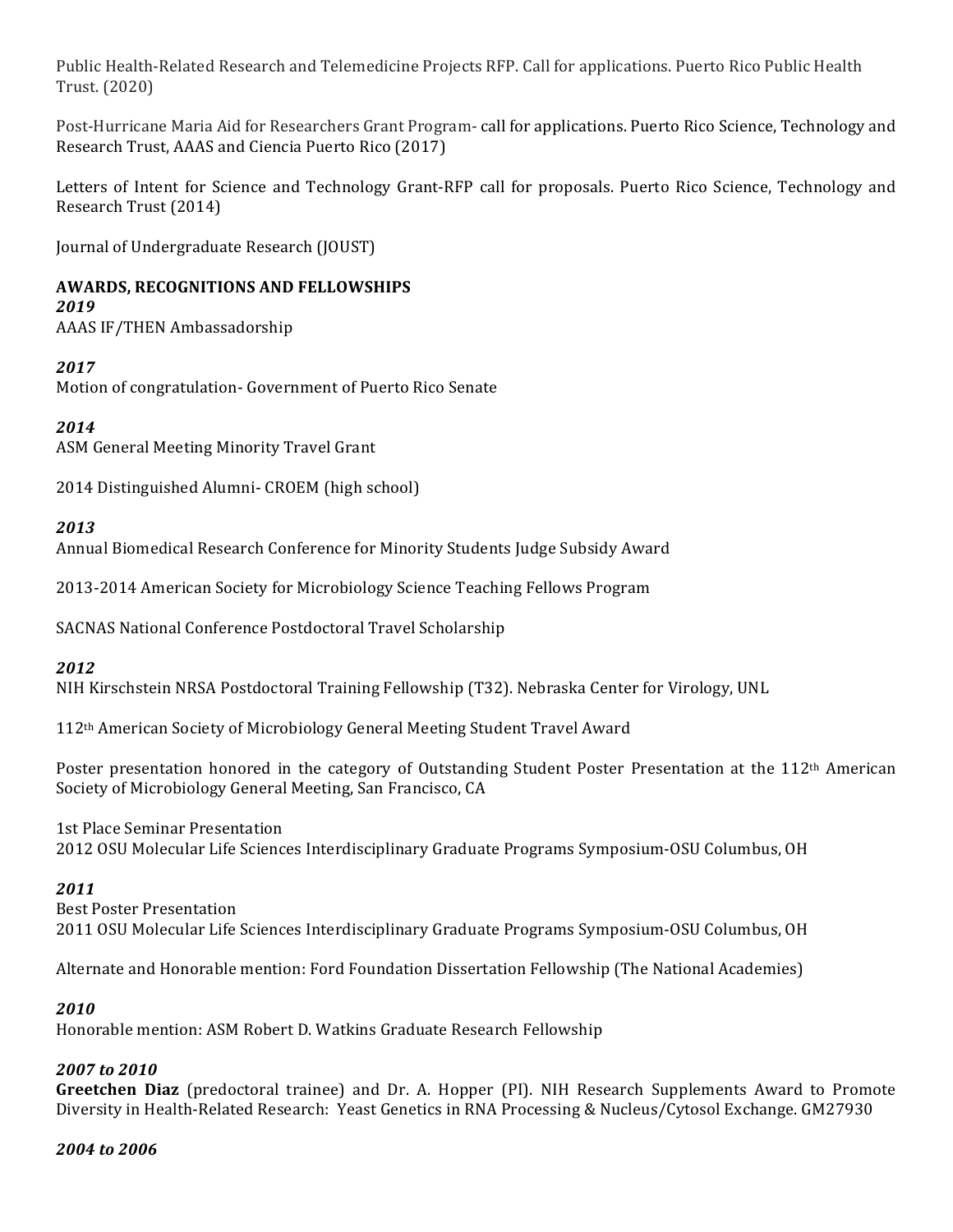Puerto Rico Space Grant Consortium - NASA Fellowship for Graduate Students

#### *2001 to 2003*

RETO-PROMISE Award- Research Experiences and Training Opportunities program. Funds for undergraduate research under the supervision of Dr. Rafael Montalvo at University of Puerto Rico, Mayagüez Campus.

#### **PROFESSIONAL DEVELOPMENT**

#### *2014*

- Communicating Your Research to a Lay Audience. Workshop at the University of Nebraska, Lincoln

- Teaching Portfolio. Workshop at the University of Nebraska, Lincoln

### *2013*

- Effective Research Presentations. Workshop at the University of Nebraska, Lincoln

- Research Writing Boot camp. Workshop at the University of Nebraska, Lincoln

### *2005*

- Aquatic Hiphomycetes in our Ecosystem. Workshop at the University of Puerto Rico, Mayagüez.

- Medicinal and Comestible Mushrooms. Workshop at Interamerican University of Puerto Rico, Aguadilla

### *2004*

Collection and Identification of Fungi in the Field. Workshop at the University of Puerto Rico, Mayagüez

### *2003*

- A Field Guide to Genbank and NCBI Molecular Biology Resources by National Center for Biotechnology Information NLM-NIH. Workshop at University of Puerto Rico, Mayagüez

- Active Learning Strategies in a Biology Laboratory. Workshop at University of Puerto Rico, Mayagüez

### **PROFESIONAL AFFILIATIONS**

### 2019 to present

American Association for the Advancement of Science (AAAS)

### 2014 to present

Puerto Rico Society of Microbiologists. Board of directors (Secretary elected, ASM counselor, President elect, President)

### *2013*

Association for Women in Science (AWIS) Society for the Advance of Chicanos and Native American in Science (SACNAS) National Postdoctoral Association (NPA)

*2010 to 2012* Genetics Society of America (GSA)

*2006 to 2012* MCDB Graduate Student Association

*2004 to 2006*  Student Chapter of the Puerto Rican Society for Mycology

*2003 to present* American Society for Microbiology (ASM) Board of directors (2017-18)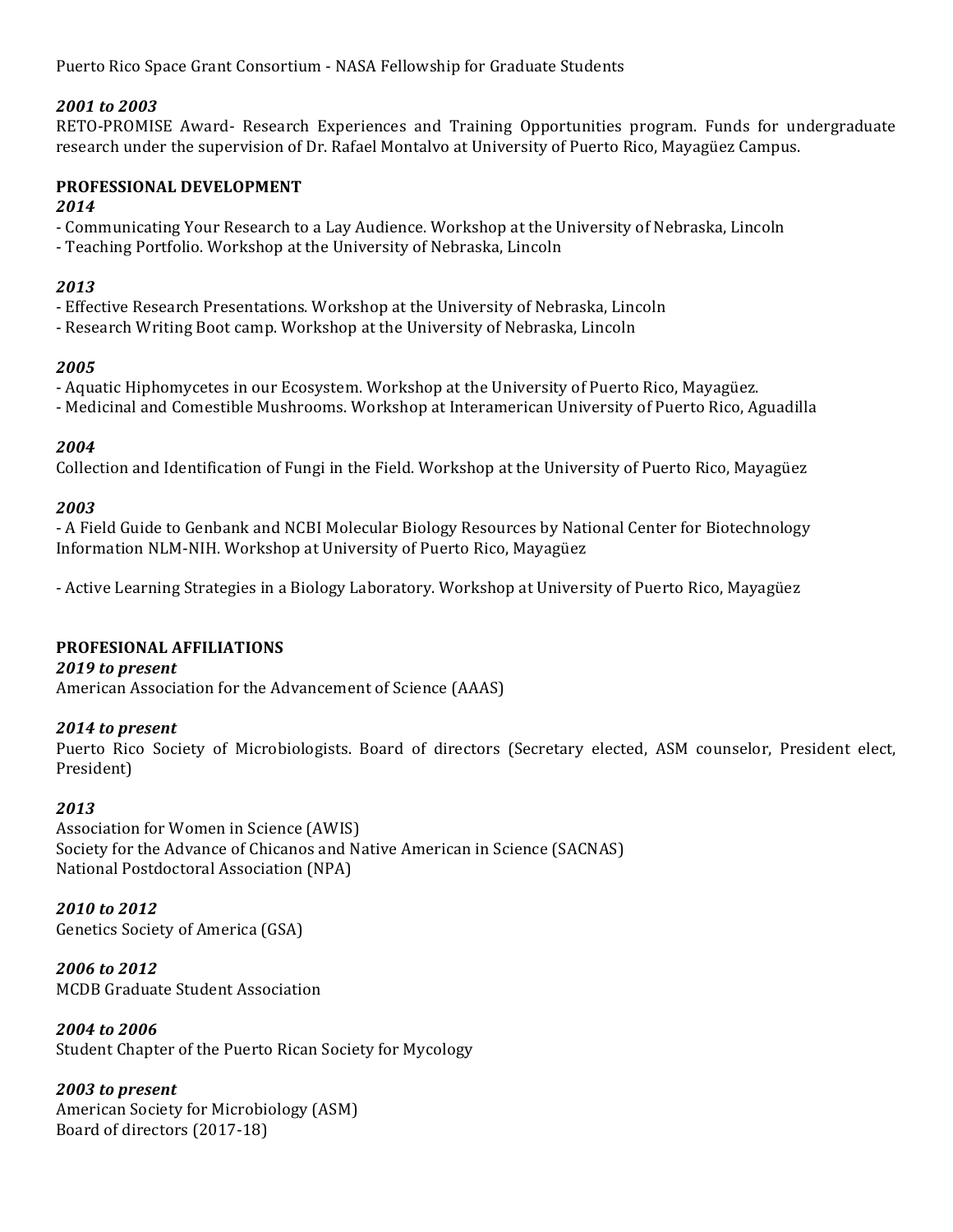*2003 to 2006* Puerto Rican Society for Mycology (SPM) Mycological Society of America (MSA) American Phytopathological Society (APS)

## **VOLUNTEER WORK, COMMITTEE INVOLMENT AND EDUCATION INITIATIVES**

## **American Society for Microbiology (ASM)**

*2019* Judge, 2019 Agar Art Contest

## 2017 *to* present

At large member, Board of Directors Member, ASM Anti-Harassment Task Force Member, Appointments committee Member, Governance committee

### *2015*

Special committee for selection of candidates for new ASM's CEO

### 2014 to present

Co-host: "ASM jen Vivo!" First-time Spanish-only scientific section for the general public at the ASM General Meeting.

ASM Strategic Planning-Invited to participate in a special two-days section to discuss issues related to microbiology, public outreach, and science communication with scientists and communication professionals at the ASM Headquarters in Washington, DC. March 2014.

# **Puerto Rico Society of Microbiologists (ASM local branch)**

#### *2017 to 2018*

President - Board of Directors Member: Communications Committee Chair: Property and Archives Committee

### *2016 to 2017*

President elect- Board of Directors Judge. Microbiology Students Symposium. October 15<sup>th</sup>, 2016 at Pontificia Universidad Católica de Puerto Rico. Chair- Annual Program Committee 

### *2015 to 2016*

ASM Council Representative-Board of Directors Chair: Communications Committee

### *2014*

Secretary- Board of Directors Moderator and Judge. Microbiology Students Symposium. October 25<sup>th</sup>, 2014 at University of Puerto Rico, Mayagüez. Chair: Communications Committee

## **Scientific American Magazine**

*2014* Voices: A blog to celebrate diversity- Board of advisors

### **"Casa Pueblo de Adjuntas"**

*2014*

Science laboratory organization/coordination at Institute for Biodiversity and Culture, Casa Pueblo, Adjuntas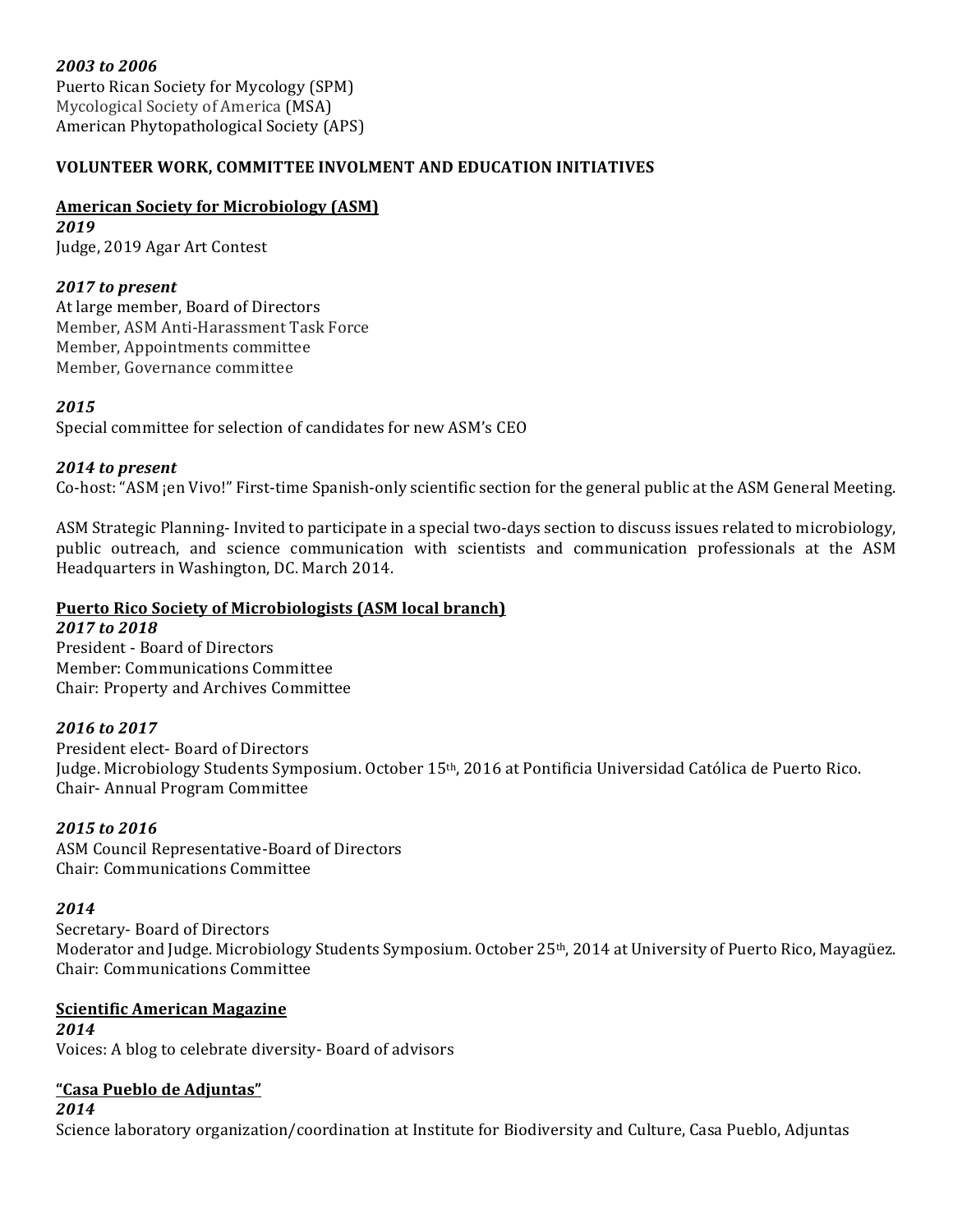Host of science radio segment (Spanish) for the general public: "*Agustín Stahl: Ciencia para el pueblo*"- at "Radio Casa Pueblo", Adjuntas, P.R.

Guided tours for the general public at Casa Pueblo and "Bosque La Olimpia" Ariel Massol Devá

## **University of Nebraska, Lincoln (UNL)**

## *2013*

Member of the final evaluation panel for the 2013 Institute for International Teaching Assistants at UNL

Elected member of the Postdoctoral Advisory Council (PAC) at UNL

- Member: funding committee
- Member: outreach committee
- PAC Chair  $(2014)$

### **Presentation (as PAC representative)**

Allison J.R., Aoun B., Bryan N., Díaz G., Fagan R.L., Fazi D., Gander P.E., Greising S. M., Grobe N., Linte C. A., Safayi S., Sonner P., Zamanian M. and Wilson N. The Midwest Postdoctoral Forum (MWPDF), an innovative model for regional collaboration among postdoctoral communities. Presented at: the National Postdoctoral Association Meeting, Washington University in St. Louis, in April 2014.

### **SACNAS**

### *2013*

Judge: Poster and Oral presentations at 2013 SACNAS National Conference. San Antonio, Texas

## **Annual Biomedical Research Conference for Minority Students**

### *2013*

Judge: Microbiology poster presentations at 2013 ABRCMS Meeting at Nashville, TN

### **The Ohio State University (OSU)**

### *2009 to 2011*

Member of the OSU Molecular Genetics Department website committee

### **Ciencia Puerto Rico (CienciaPR, www.cienciapr.org)**

### *2008 to 2017*

- Volunteers coordinator
- Social media management
- Informal education and public engagement in science:
	- $\circ$  Founder and coordinator/writer/editor of Blog section *Science is all around you*. Educational Blog in collaboration with José Almodóvar, MSc. (Microscopy Center, University of Puerto Rico Mayagüez).
	- o Founder and coordinator/writer/editor of Blog section "Borinqueña". Blog for Puerto Rican and Hispanic Women in Science and Technology.
	- $\circ$  Writer/editor featured CienciaPR monthly story
	- o Newspapers articles

#### **Committees and activities at CienciaPR:** *2014*

Assistance to the executive director in managing established collaborations with "Fundación Banco Popular" (science video productions and "Fomentando Alianzas" project).

CienciaPR Symposium for graduate students. Charting a Map for Success: Skills and Strategies for Graduate Students in Science and Engineering University of Puerto Rico Medical Sciences Campus, Rio Piedras, Puerto Rico. October 19th, 2013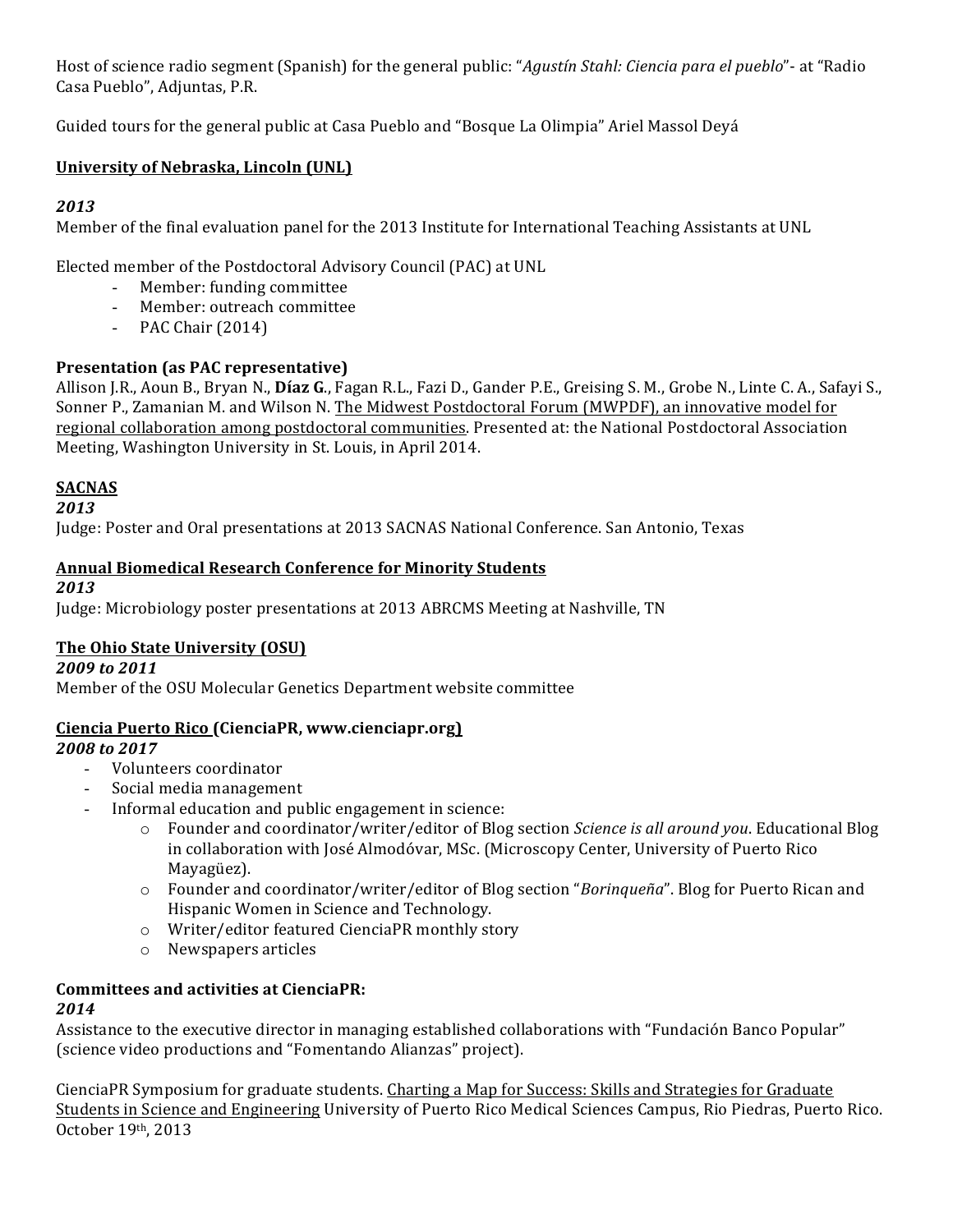### 2012 to present

Puerto Rican Microbiology Mixer at the ASM General Meeting

- May 18th, 2014 at Boston, MA
- $-$  May  $19<sup>th</sup>$ , 2013 at Denver, CO
- June 17<sup>th</sup>, 2012 at San Francisco, CA

CienciaPR website committee (design and content)

### *2011*

CienciaPR Symposium for undergraduate/graduate students: I want to be a scientist, now what? University of Puerto Rico Medical Sciences Campus, Rio Piedras, Puerto Rico. September 24th, 2011

### **Presentations (CienciaPR)**

**Díaz-Muñoz, G**. Talking about science in culturally relevant ways. Invited by the Office of Diversity and Inclusion, The OSU College of Art & Sciences, the Puerto Rican Student Association, and the OSU SACNAS Chapter. The Ohio State University. November 6th, 2014. Columbus, OH.

**Díaz-Muñoz, G.** "Utilizando las redes sociales para promover la diversidad en las ciencias". Informatics and Telecommunications Week. October 22<sup>nd</sup>, 2014. Universidad Metropolitana, Cupey Puerto Rico

Díaz-Muñoz, G. "Escuela Graduada: Trampolín a una carrera científica". October 17<sup>th</sup>, 2014. University of Puerto Rico, Río Piedras.

**Díaz-Muñoz, G**. Road to a PhD: The Journey of a "Borinqueña". 2014 Puerto Rican Leadership Summit. October 6th, 2014. University of Central Florida, Orlando, FL

Díaz-Muñoz, G., Valentín-Vargas, A., Díaz-Muñoz, S., Colón-Ramos, D., Feliú-Mójer, M., Pérez-Otero, J., Fortis-Santiago, Y., González-Espada, W.J., López, M., and Guerrero-Medina, G. Ciencia Puerto Rico: What do we do to connect Puerto Rican scientific diaspora?  $2^{nd}$  Puerto Rican Mixer at the 113<sup>th</sup> ASM General Meeting, May 19<sup>th</sup>, 2013, Denver, CO.

Guerrero-Medina, G; Díaz-Muñoz, G; Díaz-Muñoz, S; Feliú-Mójer, M; Flores-Otero, J; Fortis-Santiago, Y; González-Espada, W; López, M; Colón-Ramos, D.; Fernández-Repollet, E. Harnessing Social Networks to Increase Research Capacity and Science Literacy in Minority Communities. Poster presentation at the National Health Disparities Summit, December 2012, Washington, DC.

Guerrero-Medina, G; Díaz-Muñoz, G; Díaz-Muñoz, S; Feliú-Mójer, M; Flores-Otero, J; Fortis-Santiago, Y; González-Espada, W; López, M; Colón-Ramos, D. Increasing the Profile of Minority Science through Online Networks. Poster presentation at Research Centers at Minority Institutions Conference, December 2012, San Juan, PR.

Guerrero-Medina, G; Díaz-Muñoz, G; Díaz-Muñoz, S; Feliú-Mójer, M; Flores-Otero, J; Fortis-Santiago, Y; González-Espada, W; López, M; Colón-Ramos, D. Ciencia Puerto Rico: A Model for How Online Diasporas and Communities Can Work Together to Advance Science. Poster presentation at the Gordon Research Seminar and Conference, Science and Technology Policy. August, 2012, Waterville Valley, NH.

### **Puerto Rican Society for Mycology (PRSM)**

#### *2005*

Member of the organizing committee for the VII Mycology Symposium at the University of Puerto Rico, Mayagüez, Puerto Rico

### *2004 to 2006*

Founder member of PRSM-RUM, Student Chapter of the Puerto Rican Society for Mycology

- Writer/Editor of *Conidium* Official Bulletin (2005-2006)
- Creator of special fund to support student's science activities in mycology
- Organizer of the  $1<sup>st</sup> Mycology$  Day at the University of Puerto Rico, Mayagüez Campus.